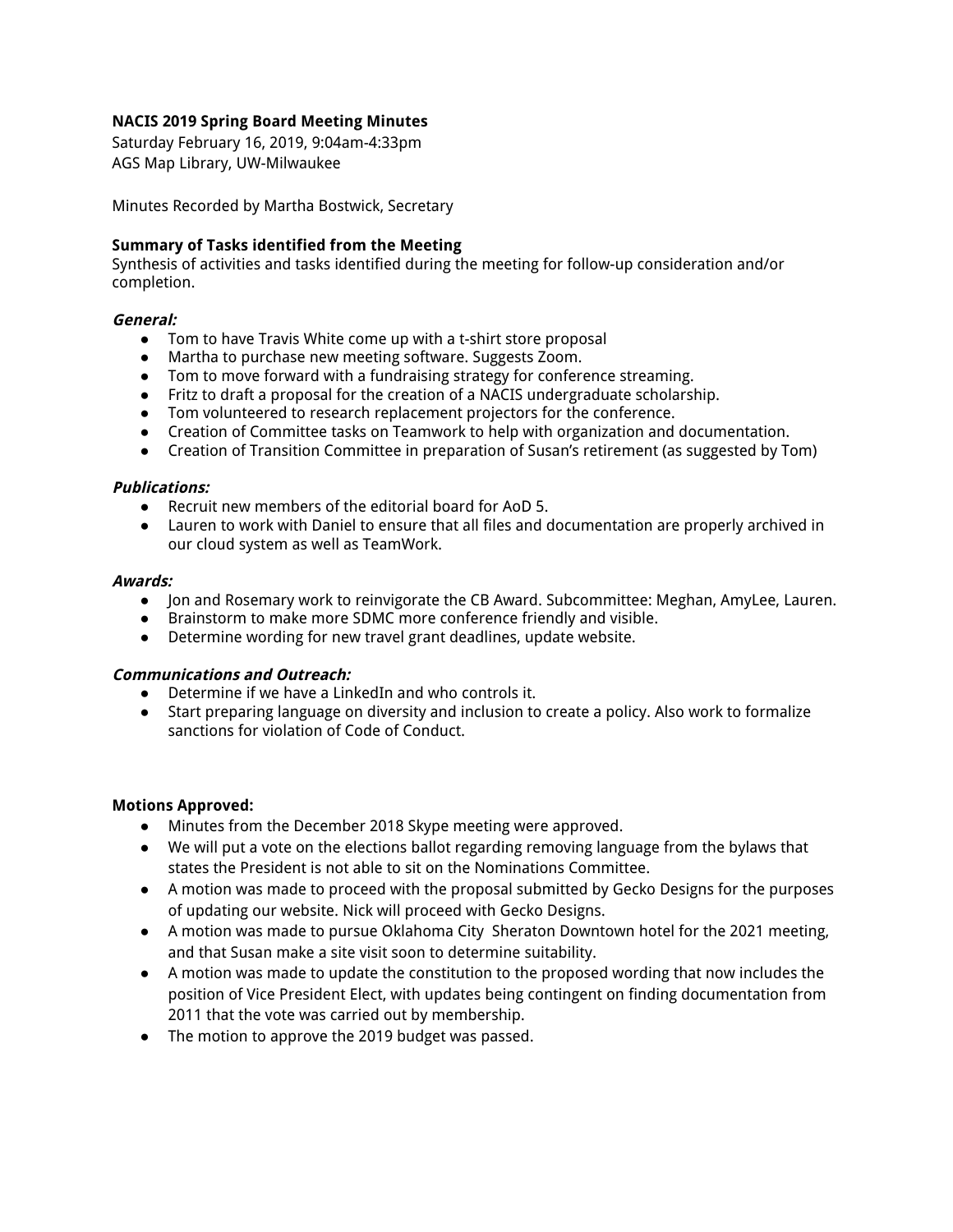#### **Board Composition:**

#### **Executive Office (non-voting)**

Tom Patterson | Executive Director (term expires 1/2023) Susan Peschel | Business Manager (un-termed) Nick Martinelli | Director of Operations (term expires 1/2024)

#### **Executive Board (voting)**

Fritz Kessler | Past President (term expires 10/2019) Ginny Mason | President (term expires 10/2019) Leo Dillon | Vice President & Program Chair Tacoma (term expires 10/2019) Mamata Akella | VP-Elect (term expires 10/2019) Mary Beth Cunha | Treasurer (term expires 10/2020) Martha Bostwick | Secretary (term expires 10/2019)

#### **Board of Directors (voting)**

Brooke Harding (term expires 10/2019) Hans van der Maarel (term expires 10/2019) Amy Lee Walton (term expires 10/2019) John Nelson (term expires 10/2020) Lauren Tierney (term expires 10/2020) Rosemary Wardley (term expires 10/2020)

Meghan Kelly | Student Board Member (term expires 10/2019)

#### **Ex-officio Members (non-voting)**

Amy Griffin | Editor of Cartographic Perspectives (term expires 12/2019)

Quorum is ⅔ of voting members in attendance (9 people required, 13 in attendance, we meet quorum).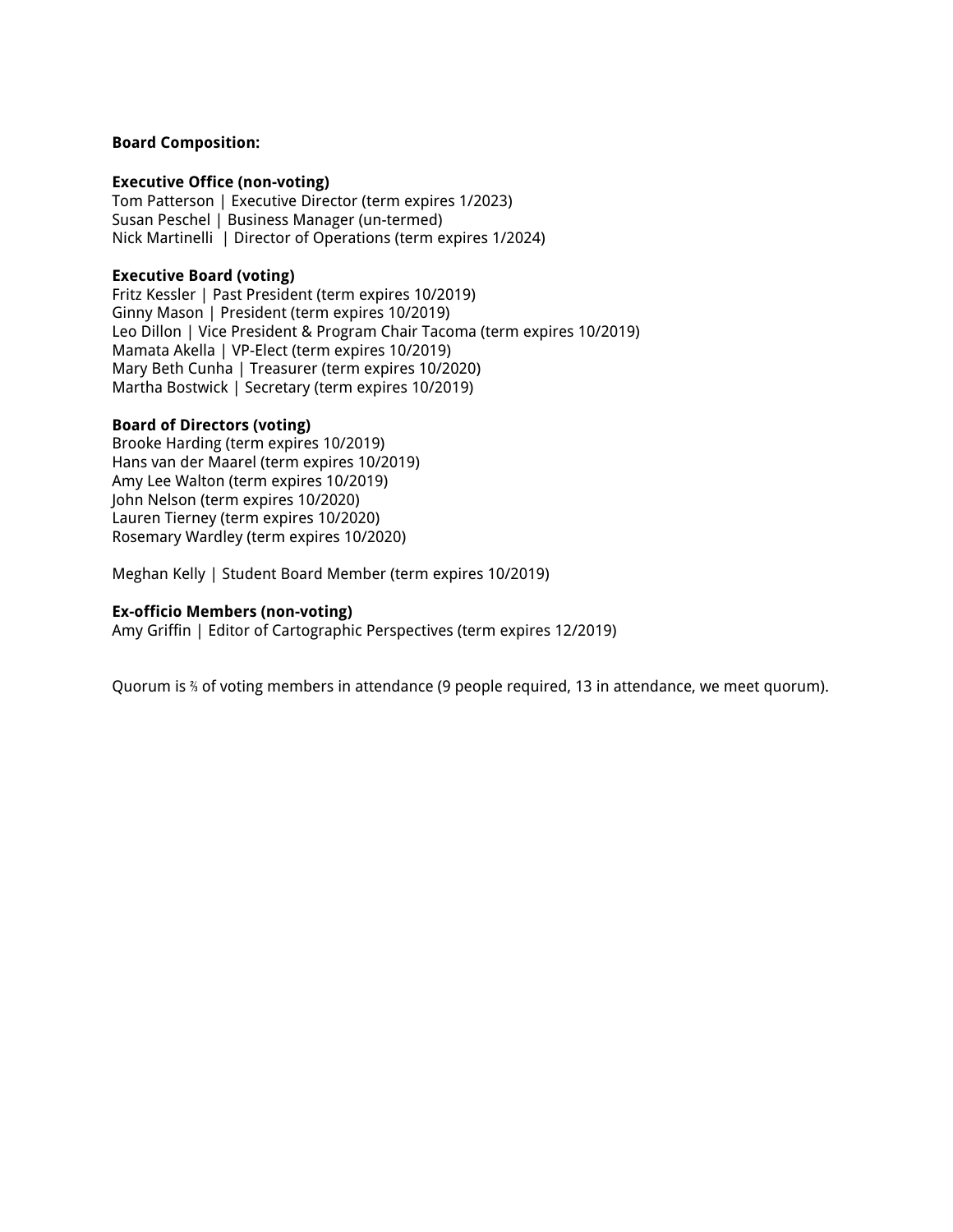## **Welcome** | Ginny

-Ginny welcomed us all to the meeting and reviewed the schedule for the day

-Minutes from the December Skype call were put forth for approval. Nobody had further changes to the minutes or further discussion. Ginny made a motion to approve the minutes.Leo seconded the motion. All voted aye to approve. Motion was passed.

-Recap of the transition of Nick and Tom to board. Along with a reminder to check Teamwork, and to ask for help. Reminder that if you see something you think could change to be more efficient then let Tom know.

-Martha refreshed us on where organizational documents are located in Teamwork.

## **Executive Director Update** | Tom

● Latest strategies and vision; Fundraising opportunities for Accessibility

-he wants to help with general tasks. Get his hands dirty with helping with some of Nick's tasks **Vision 1: Susan's succession.**

We've been fortunate to have her since 1980, but this can't happen forever. She will give warning. Now is time to give serious thought to what NACIS will do in future. Many options on how we can accommodate for this. A) commercial venture – he thinks this is a poor option. B) find a clone for Susan who has support to do the work that she currently does. Hard to find someone who works for an organization that is so supportive. C) find someone that we could provide a stipend to help offset costs. -Susan: she will develop a plan to help with the transition. Some of her tasks could be divided. Some more business things can be separated out, but would need to be done by a singular person. -Tom: is it wise to have a committee/working group to help plan the succession

-Susan: She can start documenting things now that she does. Help identify tasks that may belong to someone else.

-MBC: she sees the continuity that Susan has had is very important. This should be a long term commitment.

-Mamata: it would be good if Susan could be shadowed for a while

-Leo: would we need to change our bylaws/incorporated under State of Wisconsin. How would that be affected?

-Susan: there are some sticky things that need to be updated: credit cards, bank accounts, etc. Moving it around would be hard.

-Ginny: sounds like we have a business side and conference side, those could be separated. One person keeps all business activities long term

-Susan: she's just been accumulating more and more conference duties as the years go on, those could strip back and ease up a lot. Just need to figure out all of the really time sensitive communications. -Ginny: maybe we need to make a committee to help define these roles?

-Tom: lets offline come up with a committee to start shepherding these duties.

-Susan: it's hard to imagine that she's going to be leaving both NACIS and work at the same time.

-Tom: if she comes back as emeritus we could give her free conference registration :)

### **Vision 2: Fundraising to support video streaming**

-he made a plea for support. Andy Stauffer from USGS spoke up, but he's not confident

-Kate Leroux (from Amazon) approached Susan. She and her colleagues are working for a memorial for Bruce Daniel. Daniel had worked up a sheet that outlines different sponsorship rates so Susan gave it to her.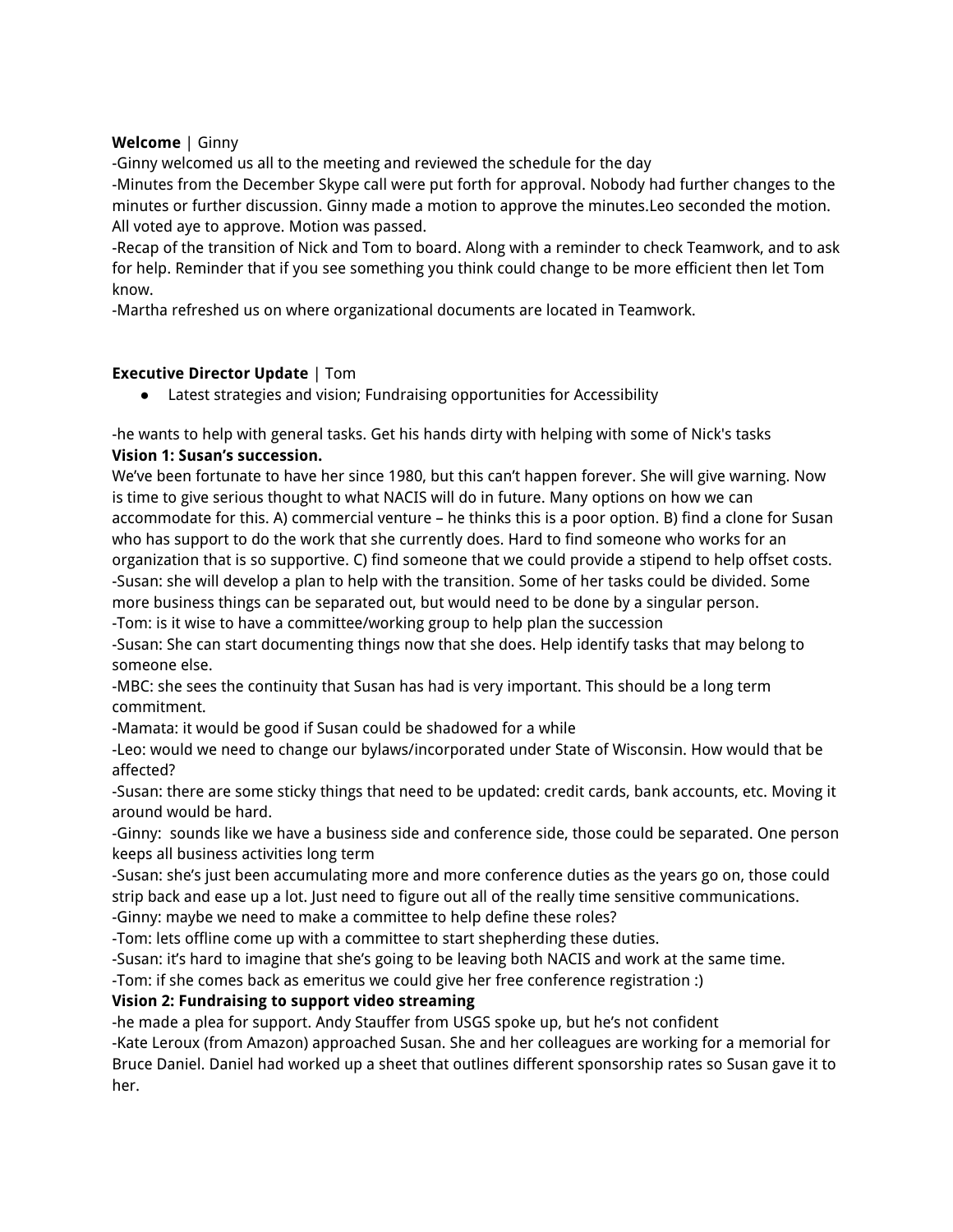-Mamat:a mentioned Carto's request – the original request from Daniel was for 10K, large amount. There were no tiers at that time. Maybe if there are other options she can ask her company to revisit. -Susan: we also found that companies are committed to fundraising in the future, not now - they plan on spending in advance, so don't often have available funds for an immediate donation.

-Tom got an email from Travis White regarding t-shirt sales. People had contacted him about t-shirts of his talk, and Tom has also had a lot of requests about his Equal-Earth shirt. Travis suggested an online store ( PrintFul.co). that sells NACIS and related items. We could have members upload donated designs to the store, the company takes care of print and shipping. We could set the price, and the difference is our profit. Tom was at first leery. Travis agreed to be in charge if we go ahead with it. Realistically how many shirts would we have to sell to make a difference. Travis also suggests that these sales could support accessibility. (ASL interpreters, etc.)

-Ginny: fun to have other products that support us

-Tom: open to members, go through someone to make sure they are tasteful, etc.

-Tom: site looks straightforward, but there is more investigation needed, so he suggests we ask Travis to come up with a proposal.

-Ginny: have it coordinated with our website to keep the presence coherent

-Tom did a test order of one shirt to try it out. He was pleased with quality.

-Hans: if we start selling things, can we unify our stores somehow so people don't have to order from multiple places?

-Ginny: Tom, please get in touch with Travis to investigate this.

-Rosemary: keep her in the loop so she can maybe work on Tacoma shirts in conjunction with this.

## **Vision 3: Outreach**:

-increasing participation from Latin America

-with Tacoma, it's going to be popular, let's look to underserved groups in the community. Let's broaden our reach

-everyone think of groups to reach out to

## **Finance Committee** | Mary Beth

- [Treasurer's](https://drive.google.com/file/d/18VTzvVZkI0ua9PHjbt8QR0ZXPGZoARQa/view?usp=sharing) report
- Draft 2019 [Budget](https://drive.google.com/file/d/1RStHHJ4v4-wS8dLVb63vCf392iAGhlDr/view?usp=sharing)

-We'll vote on the 2019 budget at the end of the day, after any discussion adjustments have been made. -Last year we spent \$40,000 more than ever before. We had over \$45,000 to the AoD 4.0. It brought us an incredible amount of revenue – it sold out.

-We're approaching out limit of what we can have in reserves as a not-for-profit. We need to think of this. Were almost too healthy for our status right now.

-\$20,000 spent for streaming

-We gave away \$11,000 in awards

-biggest allocation was not spent – reprint of AoD volumes 1, 2, 3. It was estimated at \$79,000, but we haven't paid for it yet. We have \$48,000 income on it but no payment yet. We had a lot of money come in. Profit is high, but we don't have all the shipping fees in yet. It has netted almost \$30,000. -The conference netted \$36,000. This is a lot.

-Susan – we had some hotel issues, and they refunded us about \$6,000. So we made more than expected. She likes to profit around \$10,000, any more is a lot. There were 292 registrants.

-The bottom line - end of the year we netted over \$80,000. Last year we lost \$10,000.

-In summary, since 2008 we've had good revenue overall.

-Nick mentioned the 2-year cycle of AoD.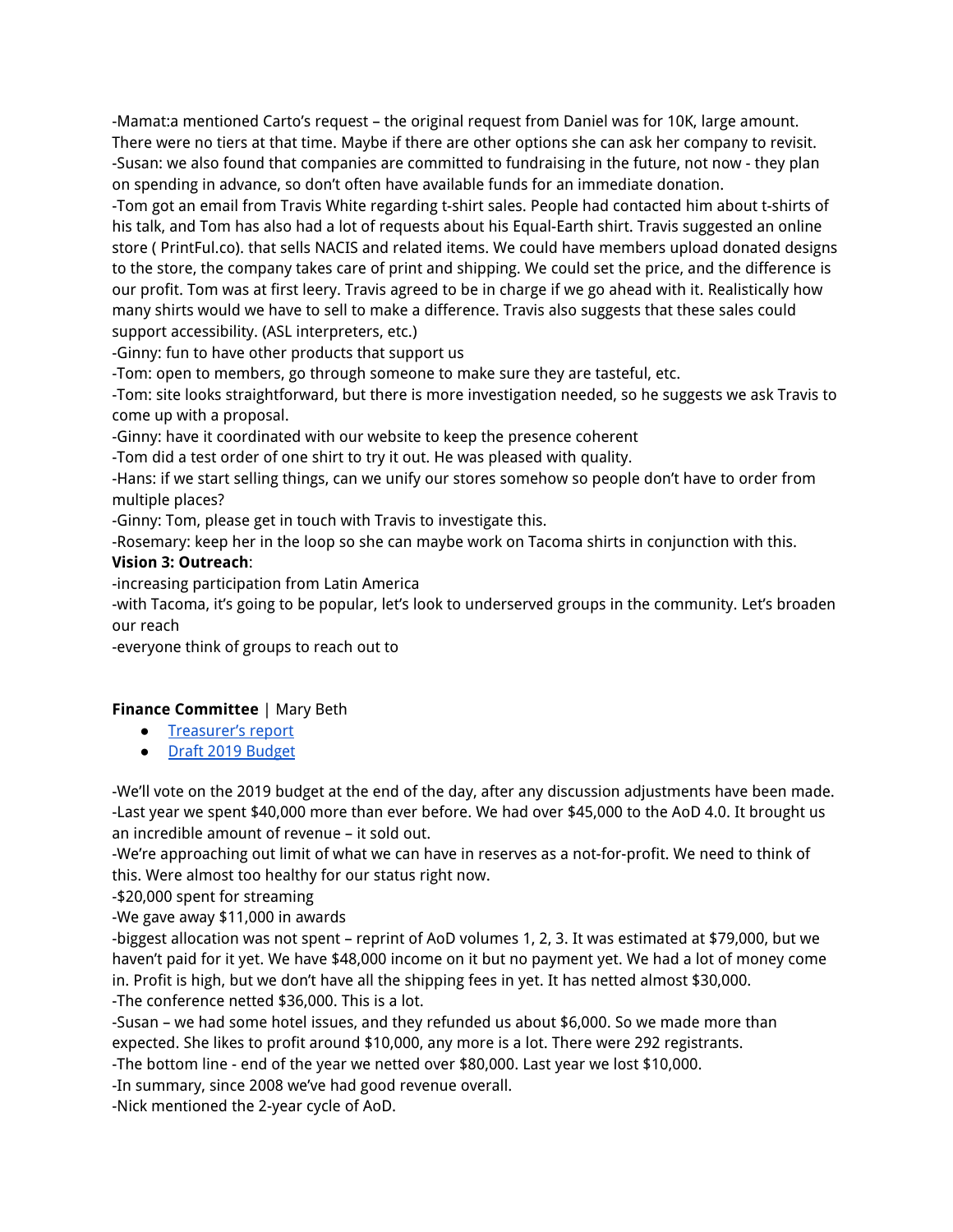-Some general discussion on budget numbers:

-Ginny: nice to see the big jump in donations, especially for travel grants.

-on average it's about \$900 in donations on registrations.

-video streaming – 10 people gave \$50 on registration form, \$1,300 came from Big Cartel donations

## Proposed Budget:

-quick review for now, further discussion throughout the day

-Daniel did come in with a \$69,000 and \$14,000 shipping request for reprints of AoD volumes 1,2,3

## **Cartographic Perspectives** | Amy Griffin

- [Report](https://docs.google.com/document/d/1PG0kKco9LnYY-ja9afDYlg6W5W_s0YJGJ4gs3jhOgA4/edit?usp=sharing) from Editor
- http://cartographicperspectives.org/index.php/journal

-Not much to report since October

-Two new section editors are operational and producing

-The last issue of 2018 is lagging a bit. There are 5 papers in the issue so taking a bit of time to get it sorted. 1 paper having final edits, then it should be good to go

-1 $^{\rm st}$  issue of 2019 is half ready, should come out on time, 2 $^{\rm nd}$  issue of 2019 is on track, and several papers on review for further issues.

-Rosemary: how's it going with the practical section?

-Amy: Sarah Bell is great at getting people on board. It's doing better. There are at least 2 in development. Any leads on content please contact section editors. We are low on education section.

## **Publications Committee** | Lauren

-Lauren reached out to Daniel to check in on the reprints of AoD volumes 1, 2, and 3. Production files were sent out late Jan/Early Feb. Books should be ready to ship in March.

-MBC: Financially, we do pay copy editing fees in budget. Should Daniel receive a fee? Let's talk about this later?

-Atlas IV is sold out. We even sold the damaged copies.

-Now the committee is preparing for the next round of editors. Submission will open this fall (2019). Carolyn Rose will be staying on as editor, Lauren is unable to due to work commitments. Alethea is also rolling off. They are documenting all their work to help with future committees. They have 2 spots open for editors. Maybe 3, it depends on how much people can take on.

-Carolyn set up a form for the potential editors to document abilities. Some people approached them about helping, and they reached out to someone. They talked about opening it up publicly. Lauren feels they have a good short-list of potential committee members.

-Where are the documents being stored? They have a giant Google Drive production system that archived their work. There is a main document they use.

-All files should be stored in our cloud storage system we are paying for.

-the Google Drive is AoD only

-Lauren needs to contact Daniel to make sure that all documentation is properly documented and stored on Teamwork.

-Ginny: keep in mind that NACIS 40 coincides with 2020 and AoD5.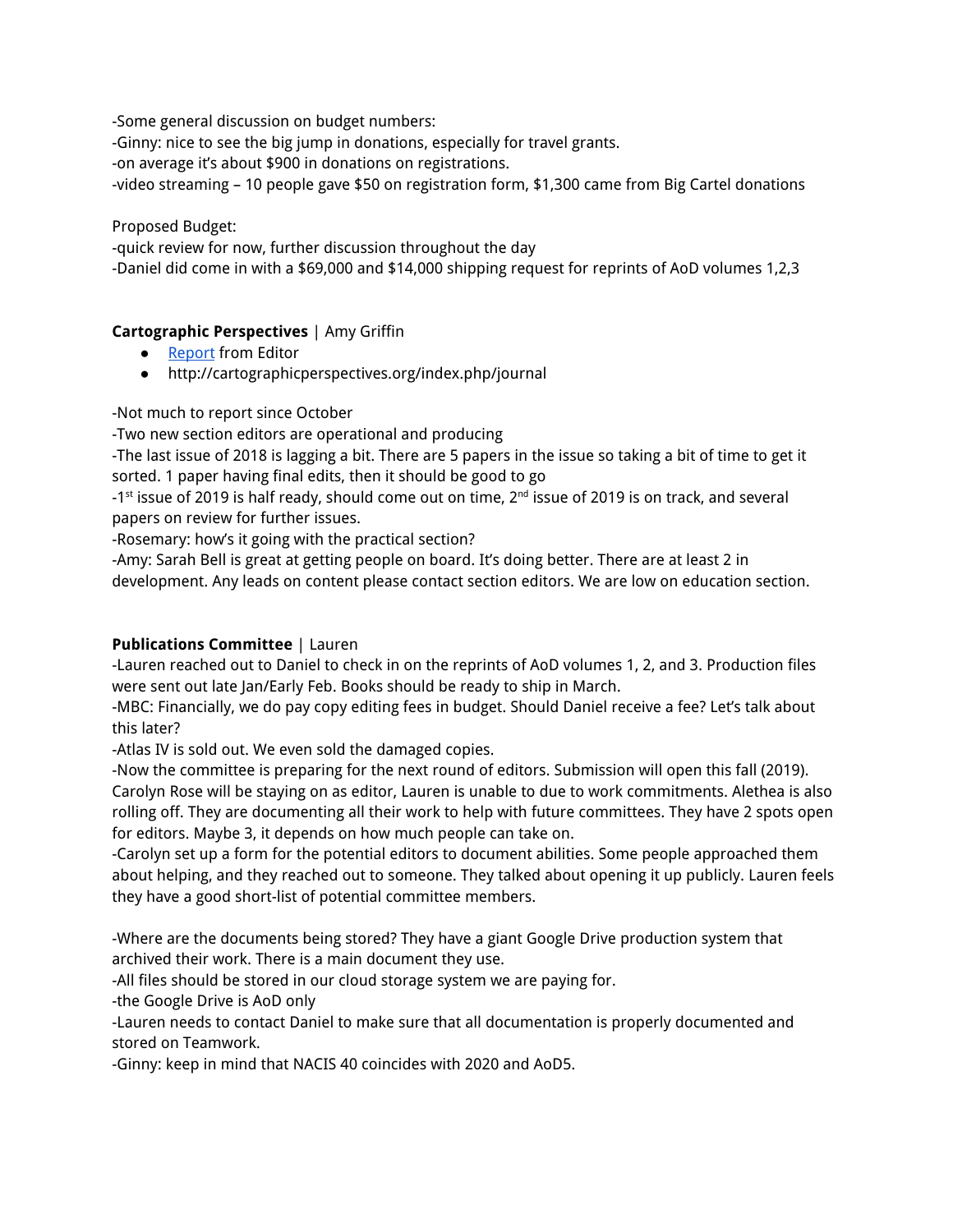### **Awards Committee**| Martha

● [Report:](https://docs.google.com/document/d/1vXGoO_JfKeHdiWQcNeTGf9aKLvcnOOKRgIcP-d0J1yQ/edit?usp=sharing) Activity summary & plans for the year

### Corlis Benefideo Award:

-Martha: the award has fallen by the wayside this year. Nobody from previous committee responded to emails for follow up, or suggestions of members for new committee. She doesn't have time to take this on.

-Is there an actual interest in the award, if we have such problems getting it moving, and getting nominations.

-Amy: doesn't think it crumbled, she doesn't think it was properly spearheaded after the initial committee rotated off.

-Jon: can he spearhead getting this moving?

-Ginny: do we as a group support keepin the award? (General consensus was yes)

-Leo: we need to push it, and advertise more

-We need better outreach, and a committee to get it going

-Meghan: What is the cost of it? And what about reinventing to include community engagement? -Rosemary and Jon work to get energy going. Lauren, Meghan, AmyLee are on subcommittee.

-for this iteration of the committee it's the board members trying to reinvigorate life.

-previous schedule doesn't need to be followed

-maybe good to align with NACIS 2020?

-Add to name for better understanding of what the award entails?: CB Imaginative cartography award -Rosemary: likes Meghan's idea to broaden horizons.

-Nick: idea of what imaginative is could be broadly understood

-Amy: the award has brought to our attention those people who aren't central to the common idea of cartographic work. Brings in the periphery.

-Lauren: wanted to make it more approachable for those in the greater NACIS community.

-Jon: non-members can be nominated? Yes.

### SDMC:

-Mamata: wants to think about how to incorporate more digital into the conference to represent them better.

-General discussion on how can we overcome issues with hardware and security? -lets go back to demos during banquet again.

-2 main issues for interaction with conference attendees: voting and live demos

-Let's explore options to improve digital options

-Awards committee needs to investigate options for improving digital outreach.

-talk to MBC about the ICC solution – it was expensive, but maybe we can brainstorm from it.

### Student Travel Grants

-Can we up the amount ? Martha feels that with rising costs, current amount doesn't help students that much with their travel costs.

-Leo suggested \$500

-This received some agreement

-Mamata: submission for professional grant. Grant is due end of May, same as the abstract deadline. Can we adjust one of these? To make it later?

-MBC: often deans will match value, so this could increase their money overall

-Rosemary: it seems smart to push deadline until you know the talk is accepted

-Change travel grant and Map Gallery deadlines to August?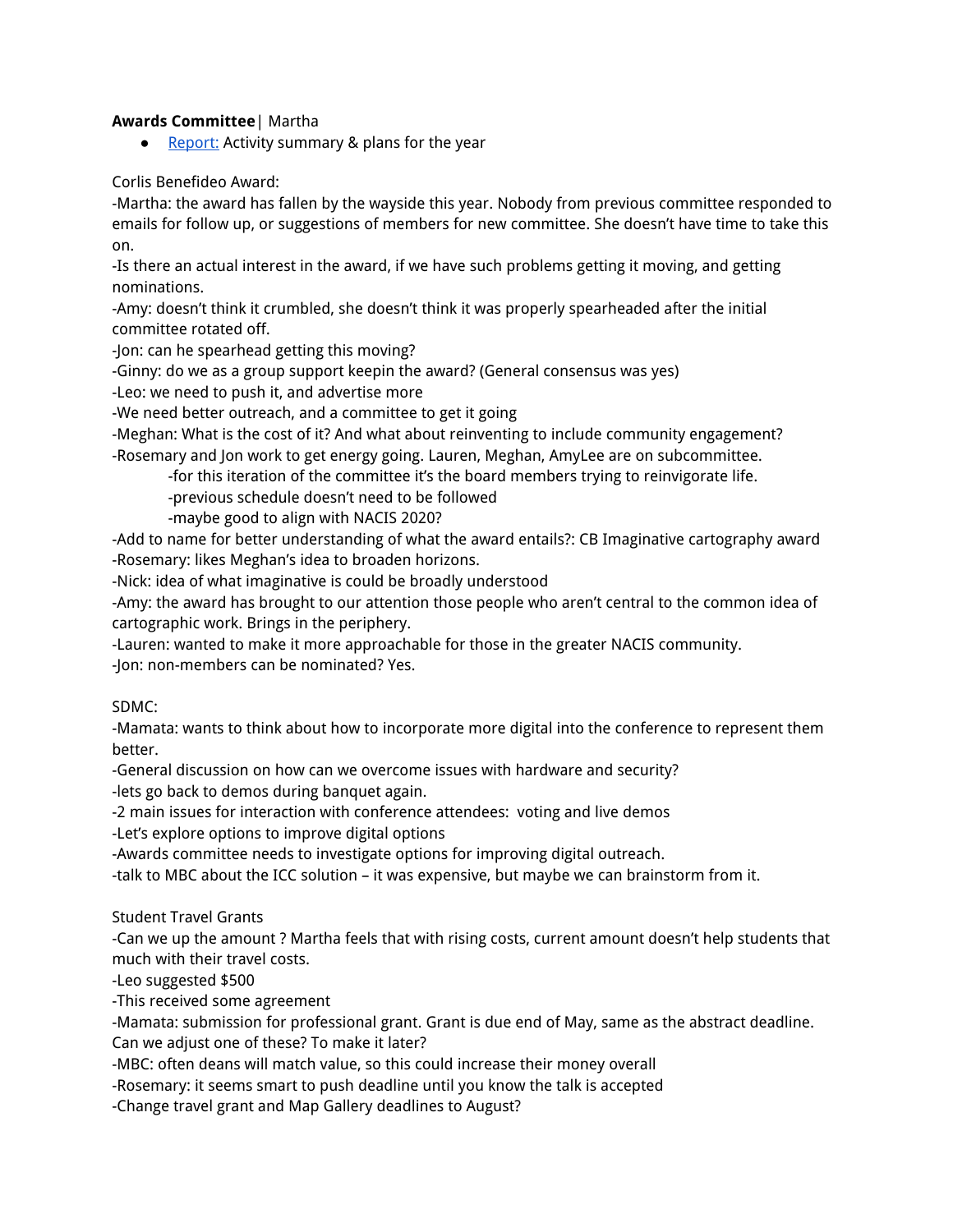-Jon: does the flip work? If I don't get a grant should I even submit a proposal.

-Martha: is it possible to have a rolling date? First come first served. We start awarding on a date and then keep funding until the money runs out.

-We will work up verbiage for the rolling grants.

-Map Gallery deadline now for Aug 31. To accomodate printed schedule deadlines, we can remove list of maps from print book, just have a promotional page, then put full listing on Sched.

10:30 am Break

## **Membership/Analytics Committee** | Brooke

-Susan gave an update on membership numbers: Snapshot: 2/16/18 - 2/16/19 = 81 student; 505 Regular; 33 Affiliate (619 total)

• Summary of activity [Report](https://docs.google.com/document/d/1jvTUUzeBOJ9wKYqgtSnmLEPJipC890gtk5cxx6pi2s0/edit?usp=sharing)

-Reaching out to people that had expressed interest in analytics,to see if they are still on board.

-Survey to members that hadn't attended to find out why they didn't come.

-General discussion on attendance numbers over the years, and the number of first time attendees we typically have for each conference.

-Can we target some awards to underrepresented populations?

-Lots of potential as what we can do to encourage new demographics of attendees

-Do our board goals align with our strategy?

-Jon: Where can we access our membership database?

-Ginny: It's convoluted to match registrators to membership database, we don't collect all demographic information.

-It would be good to compare membership to conference attendance vs past attendance & locations of conferences

-Our new system should address ideas to make it easier to analyze data

-Identify the demographics we want to gather, see if we ethically can – look at privacy issues.

-What do we want to know?

-study on types of talks – Dylan Moriarty

-Lauren suggested that Laris Karklis has expressed interest.

-Brooke will start a doc to format an initial survey

-Meghan – can we expand to include inclusion and diversity information, make it more of a climate survey?

-We must make clear that it is an optional survey

-Meghan would like to team up on this.

-Martha to try and find old 2009 Membership survey.

-Susan suggests that we don't send to members that don't want to receive communications

-MBC – trend of members in the last 5 years averages 340 per year. If we want to diversify, how big can we get logistically for our conference? 10-15 years ago we averaged 151 people, 5-10 years ago was 260, and 0-5 is 340. We are growing, so how concerned are we with people that don't come every year? -Amy: streaming helps with this.

-Rosemary: we struggle with the growth of the organization, and the pros and cons, but should we ignore the expansion? No, she doesn't think so/

-Ginny: expansion does impact who we are, and the culture of the society.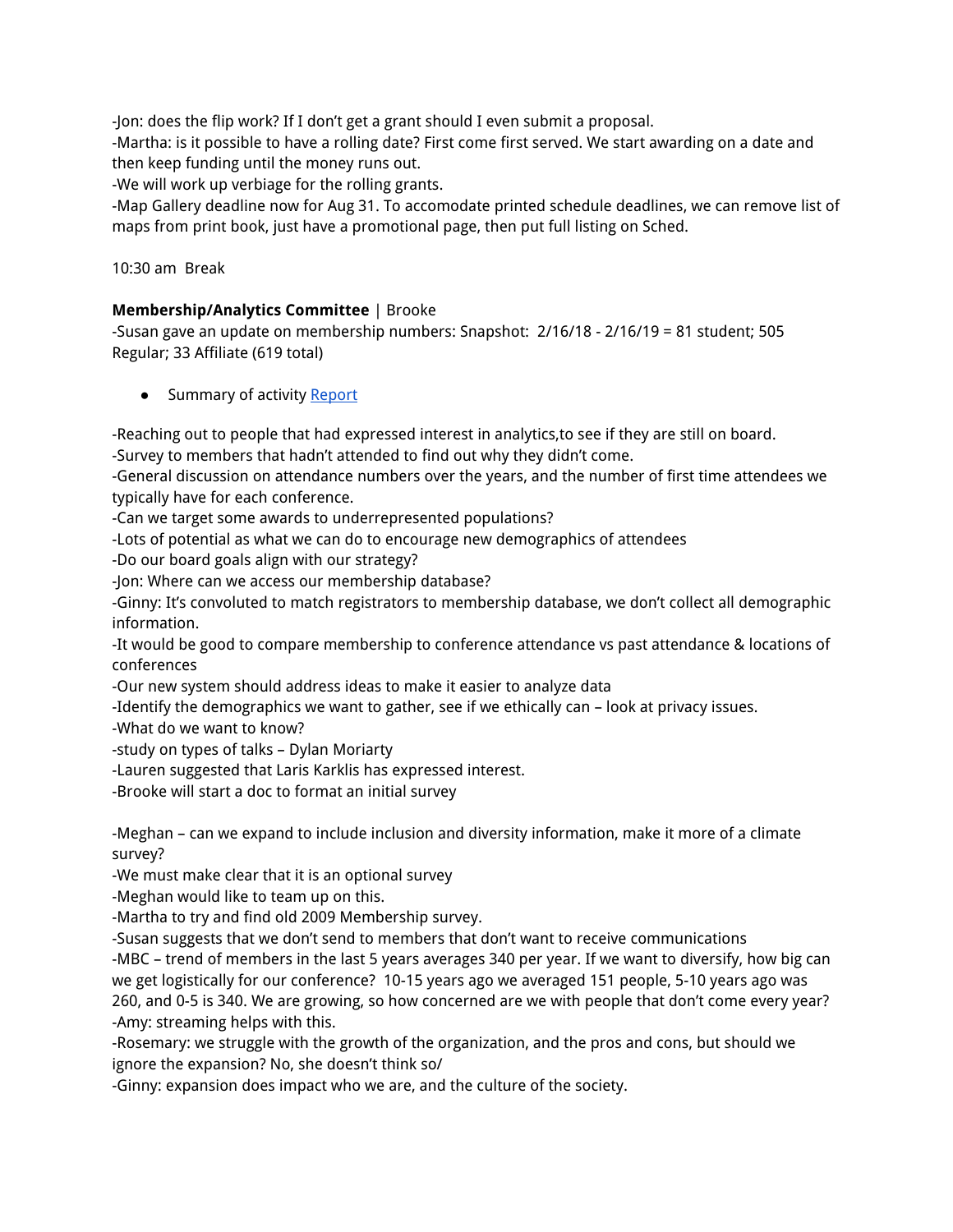-Tom: NACIS has grown, and has become more professional. He doesn'tt think growth has affected the nature of the group so far, but it may in the future.

MBC: She thinks that outreach should target more diversity, and that increase in diverse numbers would be good.

# **Communications & Outreach Committee** | Rosemary

- Summary of activity [2](https://docs.google.com/document/d/1caqKG_9R0ysYAnHPSKNKE-L35QOZkmcAypUKt2Vb3O0/edit?usp=sharing)019 [Report](https://docs.google.com/document/d/1caqKG_9R0ysYAnHPSKNKE-L35QOZkmcAypUKt2Vb3O0/edit?usp=sharing)
- Latin America and Caribbean Outreach | Tom

-Working of figuring out what they do vs the Director of Operations.

-Channels of communications: newsletter, twitter, FaceBook

-All these accounts are good to continue managing

-Both Nick and Rosemary reached out about this.

-It has been brought up that administration of these channels should be under the committee on the board. Should we formalize the length of terms to ensure longer term positions?

-Ginny: It;s an opportunity to get other people involved, but if it's not broken why fix it? Both Katie adam seem happy with their roles.

-There is a bit of a gap with absence of Carto Talk on what to do with ads for jobs or internships. Should we have a place for this? Or is it not part of our purview to advertise this for people. -One idea would be to use Slack

-Amy: consider differentiating between jobs and internships, to increase the value proposition for students to have that available.

-Rosemary: thinks we should have a resource to direct people towards for jobs, but not something we have to manage.

-What about a student page on the website?

-We'd probably reach more people on social media

-It seems we're all okay promoting internships for students, but not so much jobs for professionals

-If anyone has ideas on how to do this, let the committee know

-If there are any other channels we need to have a presence on, let them know.

-Do we have a LinkedIn presence? investigate this, and see who runs/controls it.

General Outreach:

-Promotion and collaboration opportunities list was updated.

-If anyone is attending an event and wants to promote NACIS contact them

-How can we increase promotion at these events? Ideas sent to committee please.

-If you're aware of other opportunities to outreach please share your ideas with Rosemary.

-Longer term ideas for mentoring with high-school level students

-Make more resources available for our membership for mentoring opportunities

Increasing attendance from Latin America and Caribbean | Tom

-Our participation focuses on US despite North America in our name. Very little participants from that part of the world -Central America and the Caribbean. He'd like to make a push to increase attendance -He compiled a list of national mapping agencies and sent them information and the CfP.

-He's also trying to contact university departments of geography.

-Aly Olivierre has done a lot of work in Caribbean and may have contacts

-He suggests sending out he CfP with a Spanish translation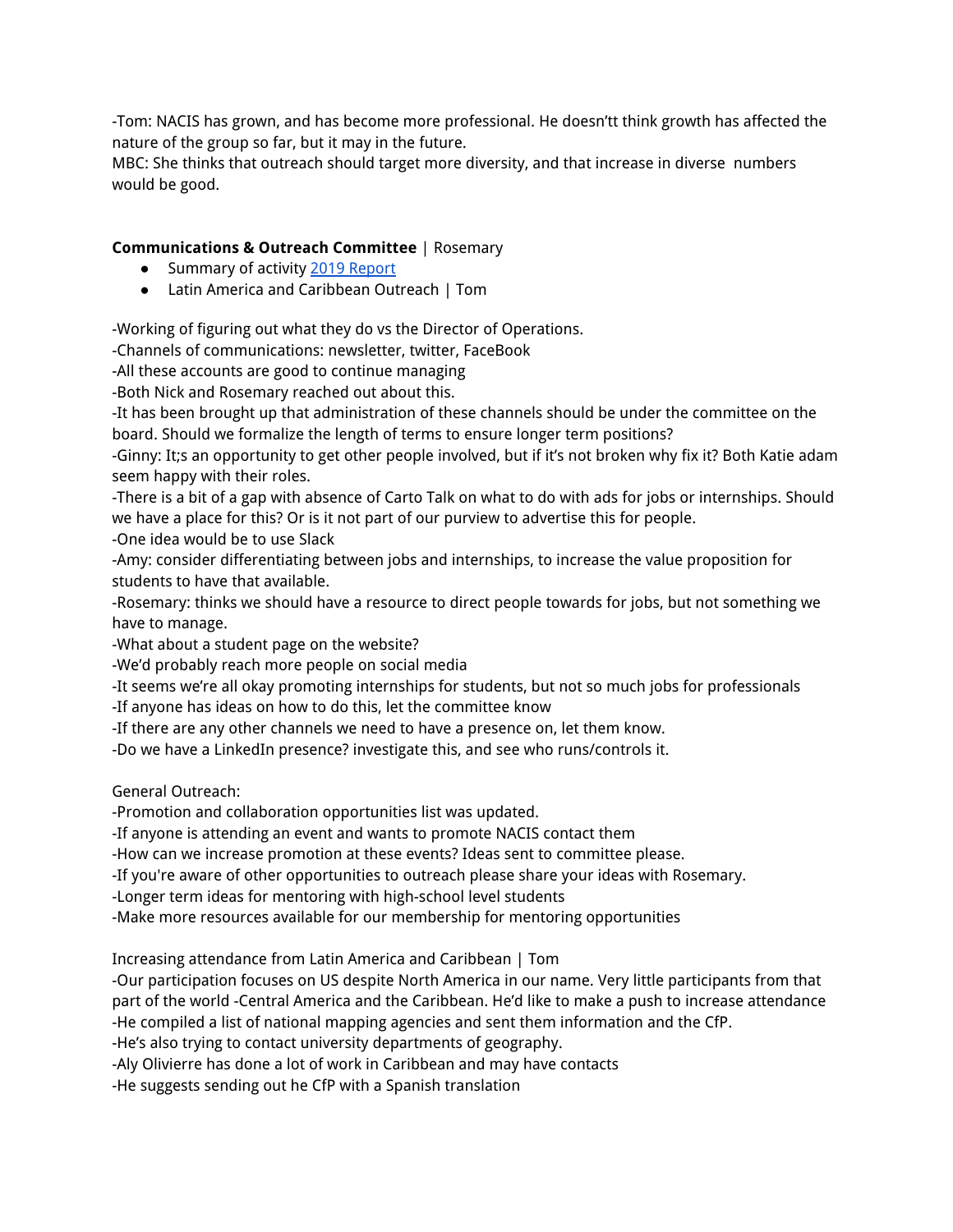-Lauren spoke at Infovis conference in Mexico City, 2 years ago, and they have a push to spread Datavis Information. They had a lot of small dataviz communities they interact with. We could contact them and reach out to that community.

-When CfP goes out, add a sentence or two that we are trying to expand participation in Latin America, so if anyone wants to forward the CfP to friends to encourage.

-Leo: he thinks we need to make clear that English is working language of organization and they shouldn't expect translation services at conference.

## Diversity and Inclusion

Meghan: she thinks there is a lot of momentum with having special panels at meeting, so she thinks it's a critical moment to build on this. Do we even know what we're doing on diversity and inclusion? How many are trained on this? Meghan feels that the board should have some training on this. -training us, resources at conferences, resources on website, code of conduct prevents behaviours, but doesn't show support. We should have a statement of inclusion on it too. She feels that the code of conduct is somewhat vague on consequences. She thinks it could be beefed up on 'sanctions'. Accessibility – how do people seek accommodations currently? See how to improve this. Panel on diversity and training at conference for people that work in a traditional white male workplace – how to become more diverse and inclusive. She thinks we need to push more internally.

-Ginny: Can Meghan start with drafting some language around this?

-Meghan: would like to make it more collaborative, and has concerns with her short tenure as a board member. Can it belong to a more established committee.

Ginny: would Tom take it on as part of his efforts for increasing diversity in our membership? Tom declined to add this to his tasks.

-Rosemary: is happy to take lead on diversity statement.

-Can Meghan send Rosemary any resources that she has, for us to start with.

-Mamata is also willing to provide some resources

## **Nominations Committee** | Fritz

- Slate of [Candidates](https://docs.google.com/document/d/1Gh_7n6U4ZAiY6EflPshC0IFZI412b6U4QattEvtWfC8/edit?usp=sharing)
- Proposed bylaw and constitution [amendment](https://docs.google.com/document/d/1xlL8iaENDiikqSlcfkNjJz-sjh_RdTEIKp01J5D9Y9I/edit?usp=sharing)

### -See his links

-Patrick is recommended by committee to move forward as Vice President Elect

-5 candidates for the general Board of Directors

-Secretary – Hans van der Maarel has expressed interest, will further discuss with Martha

-Two students have been contacted about serving

-General conversation suggests that we don't want a competitive vote for student position.

-Madison Woodrum for this year as she's a senior, Bill Limpisathian to be asked if he is willing for next year.

-It's good to have so much interest in the VPE position. Good there is a lot of interest sparked. -Ginny: does Fritz want to pursue language formalizing how the committee is run, or just have generalized documentation in Teamwork for a guideline on how they determine the VPE.

-Presently the president is excluded from membership on the nominations committee. The reasoning was that Robert's Rules states it helps avoid a transference of power.

-A possible solution is the president can be brought in as a tie-breaker in cases of ties.

-Fritz would propose we remove language barring President from serving on the nominations committee. This will need to be voted on by membership. It can go on the ballot.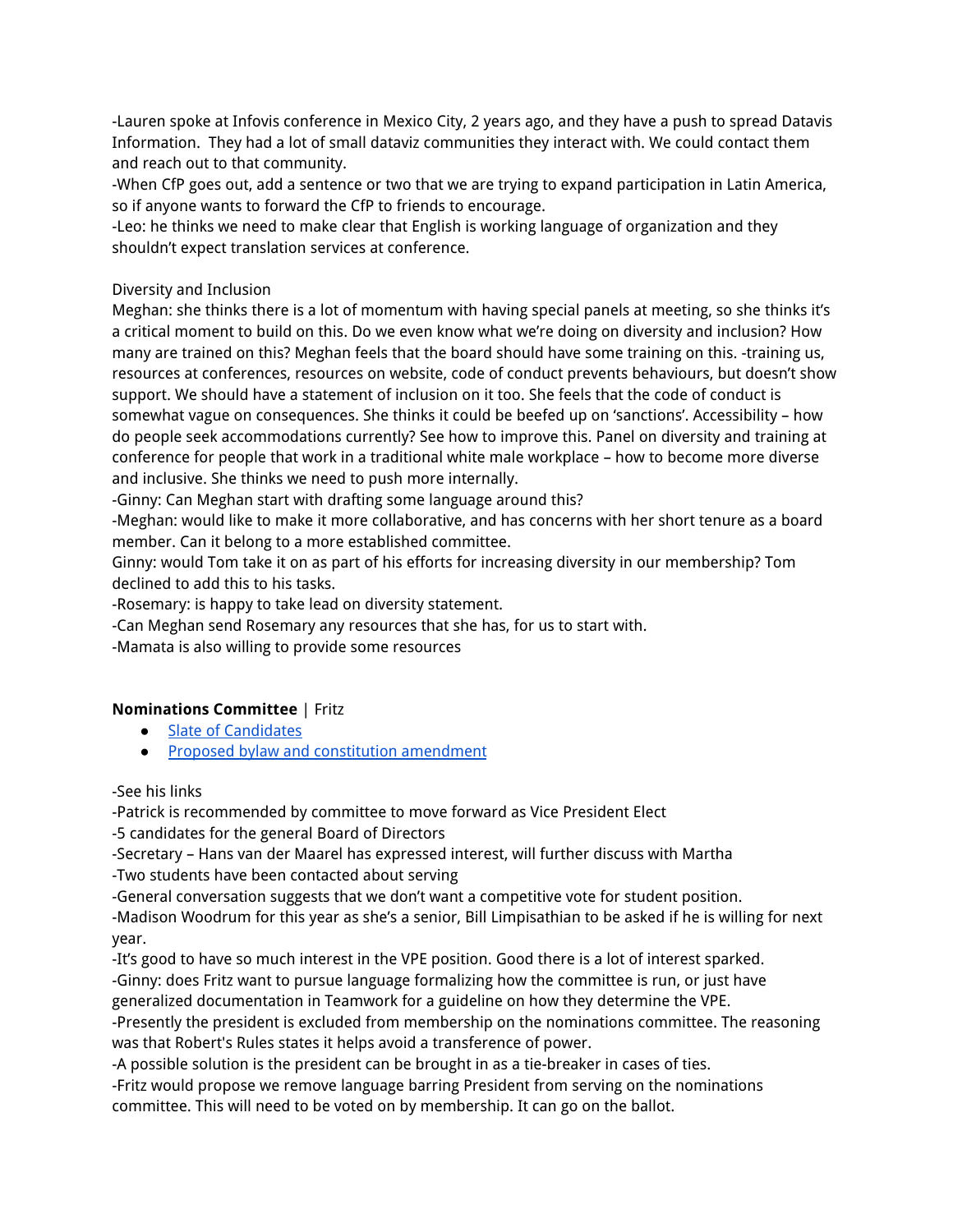12:15 – Break for Lunch.

### **Nominations Continued**…

-is there any further discussion to Fritz's proposed bylaw amendment? (no) -Leo moved we accept the proposed change and move for the membership to vote on this on the election ballot. Mary Beth seconded this motion. All voted Aye. Motion was approved.

## **NACIS Streaming 2019 and beyond**

- 2018 streaming and YouTube metrics | Nick
	- Live Stream and [YouTube](https://docs.google.com/document/d/18rQa9QeWhoYP6S-c8J1vtZXm6mHFIPXSOqJ4QCFf6lg/edit?usp=sharing) Report
- 2018 costs | Mary Beth/Susan/Nick
	- Breakdown of streaming only, versus recording only
- Do we need alternative source of funding for streaming and recording? | Ginny/Leo/Mary Beth
	- Mary Beth's initial estimates (as of October 29, 2018)
	- $\circ$  1) the amount that membership fees would need to be increased to cover one conference of recording.
		- $\blacksquare$  Average total membership income per year for past 10 years = \$21,808
		- So, \$23,190 (2018 budgeted streaming expense) / \$21,808 (annual average membership income) = \$106% = approximately \$53 increase per membership
	- $\circ$  2) the amount that registration dues would need to increase (from average reg fee) to cover recording.
		- Based on past 10-year average conference attendance per year @ 283:= \$23,190 (2018 budgeted streaming expense) / 283 = approximately \$83 increase per registration

-Do we want to Stream in 2019? We need to discuss the metrics and financial implications for the years to come.

-General Discussion

-Nick presented his report. See link above.

-Our engagement is much higher than typical live streams according to E3. People that tune in stick around for quite a while.

-Viewership is consistent throughout the year.

-PCD has 280 unique views.

-Average committed viewing time is just over an hour.

-Youtube videos are getting popular, and viewing duration is very good.

-Notes on spikes: keynote created a spike. Bulk release of videos created spike. Missing video additions created 3<sup>rd</sup> spike. NACIS news blast created 4<sup>th</sup> spike. These are general interest, not specific videos. -Lifetime: you see increasing spikes and viewership as the years progress.

Costs for LiveStreaming:

-2018 was \$20,858 – that includes tech support.

-Consensus that we want to keep streaming.

-Tom: he thinks if we discontinue, it would be a bad thing for the society. Looks like we're doing poorly.

-Ginny: Membership is sort of prepared for a cost increase, as we've been mentioning it.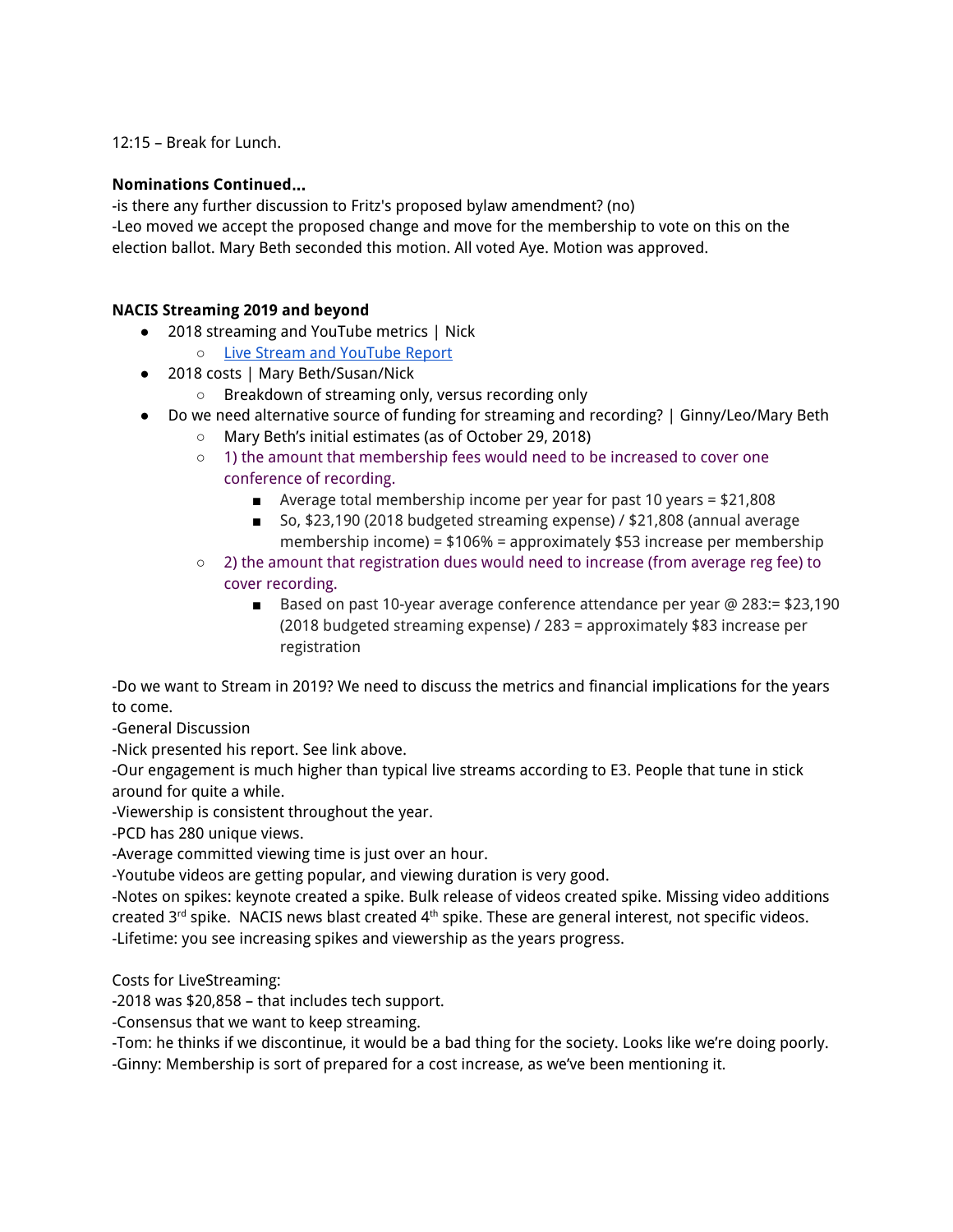-MBC: we're currently \$110,000 over our red line of \$75,000 committed contracts. We have a big cushion, but need to rebuild our website and spend money on AoD. MBC feels odd asking them to increase our membership when we've announced that we are healthy.

-Ginny: even if we had to outlay \$20,000 for website, we're safe for around 5 years.

-Susan: she thinks that we should make the expenditure for a few years until we actually need to ask for more money. As it is, we're close to having too much money, and raising dues would maybe put us into another category for taxes.

-Ginny: any there alternative perspectives?

-Mamata: should we be advance fundraising for a couple years down the road, since we have a cushion for now. Might have better success now that we have some data to prove the benefit, and can gear the fundraising for a few years out.

-Susan: read Daniels proposed tier structure and how they would be acknowledged for donating -Nick suggested that we consolidate how people can donate for ease of tracking.

-E3 will add sponsors to videos for us, if they are provided the list ahead of time.

-Tom: He's hearing that he should head up another effort for sponsorship geared to a couple of years down the road.

-We need to spend some money so we don't lose our not-for-profit status.

-We need to plan for sponsorship now, so we don't get caught shorthanded in a couple of years, but it's not necessary to update dues/fees immediately. We will revisit needing to changing fees/dues on a yearly basis.

-Lauren: concern at the Post is that the sponsorship reflects the views of the presentations. Conflicting political or controversial views.

-Tom asked for suggestions of people/companies to ask for funding

-Rosemary: are there other funding sources? Grants? Etc.

-Would need to be looked into.

**Website RFP** | Nick/Tom – add links to reports

- Current Candidates
- Proposal Details
- Recommendation

-Nick gave a quick background for the need for our RfP.

-the posting of the RfP to upwork was basically a spam-factory for him.

-NACIS media and personal outreach got us candidates.

-They pared down candidates to Gecko and Radish (see in reports).

-Matthew removed himself from running

-Gecko Designs – Gabe Silverman, worked with Nick years ago. Been doing it for a while, super responsive.

-Nick's notes are in report

-\$16,000 to transition the site, ongoing \$1500 maintenance

-Radish Lab – no formal proposal from them yet.

-See details in notes

-New website design built from the ground up is about \$70,000

-not what we were looking for

-transition to squarespace is around \$20,000. Nick has concerns about some of the functionality

-No quote yet on the maintenance fee

-Nick is recommending going with Gecko.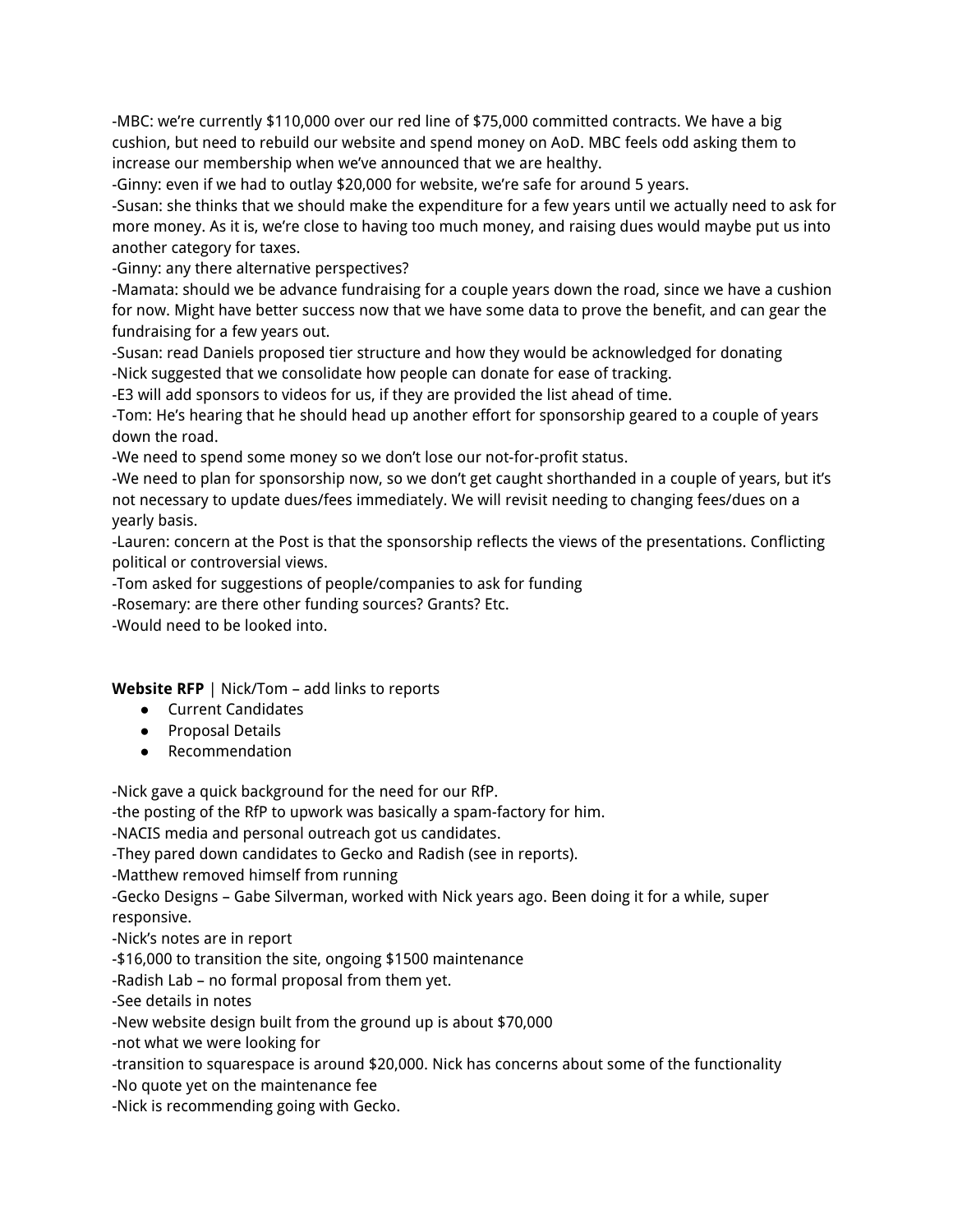-Tom: where are they located? Missoula.

-Ideally it will streamline financials for Susan, as everything will go through one place.

-Ginny: they need to know by March 15. 50% due to initiate project.

-The proposed timeline is 16 weeks.

-website has 9 people on staff

-Ginny: when would they start so that we wouldn't interrupt Workflow for Tacoma.

-Susan: Save you contacted people they did work for? Are they happy?

-Nick has worked with them and was pleased.

Tom: you you think \$16,000 was reasonable?

Nick: yes.

-Ginny: what is our current annual maintenance?

-Nick: he doesn't bill currently, and works ad hoc.

-Rosemary; is there a contract length for annual maintenance?

-Nick & Tom: there is also talk in contract about additional work costs.

-MBC: how many people get trained?

-Our RfP asked for 4-5 I think.

-Ginny: What does it mean by projected costs?

-Nick: that is for additional features/scope. We just need to define the scope well initially.

\*\*sideline discussion on updating some numbers in the proposed 2019 budget to reflect website costs. -Ginny makes a motion to proceed with the proposal submitted by Gecko Designs for the purposes of updating our website. Nick will proceed with Gecko Designs. Rosemary seconds the motion. Discussion on motion:

-Susan: is our website domain name part of the proposal?

-Yes, it was brought up in the RfP, and our other hosting fees will be eliminated after migrating.

-Susan: Who signs the proposal? Usually the ED has authority.

-Susan will pay.

- No further discussion. All in favour Aye. No opposition. Motion was passed.

# **Tacoma 2019** | Leo/Mamata

- CFP
- Survey results and changes/solutions
- Program planning: status and changes
- [Conference](https://docs.google.com/document/d/140DCmhb9bvJUbpDEuYcNvbIR35bl1-l_M8Nd3qVz8XE/edit?usp=sharing) Committee tasks: status
- T-shirts and give-aways
- Organized lunch outings (lunch bunch)
- Field trips
- PCD | Mamata

-Things are rolling well. CfP's are ready. Please take some with you.

-website update for conference is next

-keynote speaker is Kate Harris. Kateharris.ca

-NNO venue has been chosen. Cool place. Swiss Restaurant and Pub. Might be tight space, but options were very limited.

-Survey results as they pertain to conference – there weren't any major concerns so he's reviewing the suggestions for improvement.

-Ginny: Is there anyone who wants to volunteer with annual meeting that doesn't currently have a task? Please volunteer.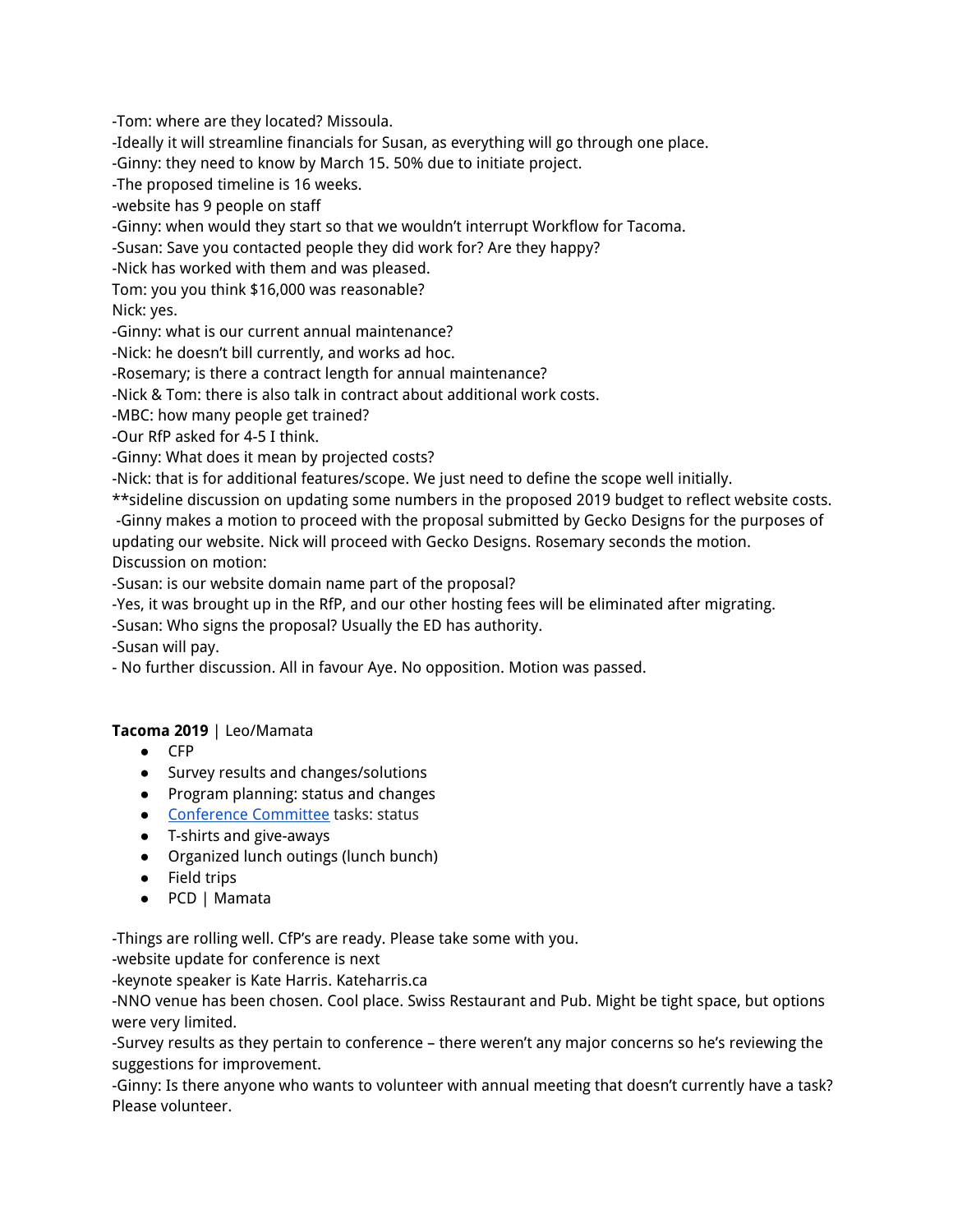-Look at Conference Committee links to see tasks and volunteers

-Branding and Print Program: Rosemary and Lauren

-They got together and had Dan Coe create some designs for the logo, sticker, etc. Susan has asked them to provide the design to Neil for the nametags.

-Rosemary – looking at tshirt providers.

-She's reviewing sites we used in the past and testing others currently, getting estimates for pricing based on past years.

-Giveaways: buttons and stickers standard now. Stick with them.

-Fairly good reception to not having swag at banquet. But, people that brought things to give away were brought up short in not having a place to give them.

\*Discussion on donations, and not soliciting items now.

-Suggestion has been made for informal Tuesday night meetup. Seems like it might be a good place. -Lunch Bunch: might tie in to New Attendee Ambassador position. Find people to lead right around conference time. Didn't advertise people leading - Anonymous worked well. Have a variety of food options. Maybe have people rotating off board lead a group.

-Local area map: Riley Champine has said he would be willing to help.

-Field Trips: seems to be a good area for trips. Obvious is Mt Rainier. Will talk to local coordinator about ideas.

-PCD: coordinators have reviewed survey feedback.

-a lot of manual organisation involved in mapping out the talks

-discussion on room setup – classroom/theatre

## **NACIS 2021** | Ginny/Susan

- Discuss options for 2021 and vote on preferred venue
	- [Susan/Michelle](https://docs.google.com/spreadsheets/d/13qobO0wBjJ7TZJKRLyoMpMf6f9a6039tXKK0Ps4zU5g/edit?usp=sharing) spreadsheet
	- Board's site [suggestions](https://docs.google.com/spreadsheets/d/1s8s5bvMYaKpWoMJpraOd2FiGqTAwZIIN5XL-mk-xvCQ/edit?usp=sharing)

-The location suggestion spreadsheet was evaluated

-Ginny, Susan, and Michelle reached out and found 3 ideas that panned out for our needs -Of the submitted list, a number were outright rejected. 22 targeted hotels. 16 rejected. 6 said they could accommodate us. 2 were SW (Albuquerque and Tucson, remotely located so eliminated), Kansas City or Omaha. KS turned us down, Omaha contender, but 199 room rate with a few other pluses/minuses. Best option of remainder is Sheraton OKC. Willing to waive room rental fees, willing to accommodate government block numbers, free wifi in meeting space and hotel rooms), room rate of 159.

-Tom: what are flights like for OKC?

-Susan: she tested pricing at \$300s from Chicago.

-Tom: Should she make a trip and do a site inspection?

-Susan: She would like to.

-Tom: What is the downtown like? In terms of restaurants, etc.

-Ginny: They have a Riverwalk, they've had a revitalization.

-Jon: He was there before and it seemed to be a good consumer community in the downtown area. -Brooke: weather?

Susan: Tornado season is not October

Ginny: Does anyone have concerns or feel strongly about this?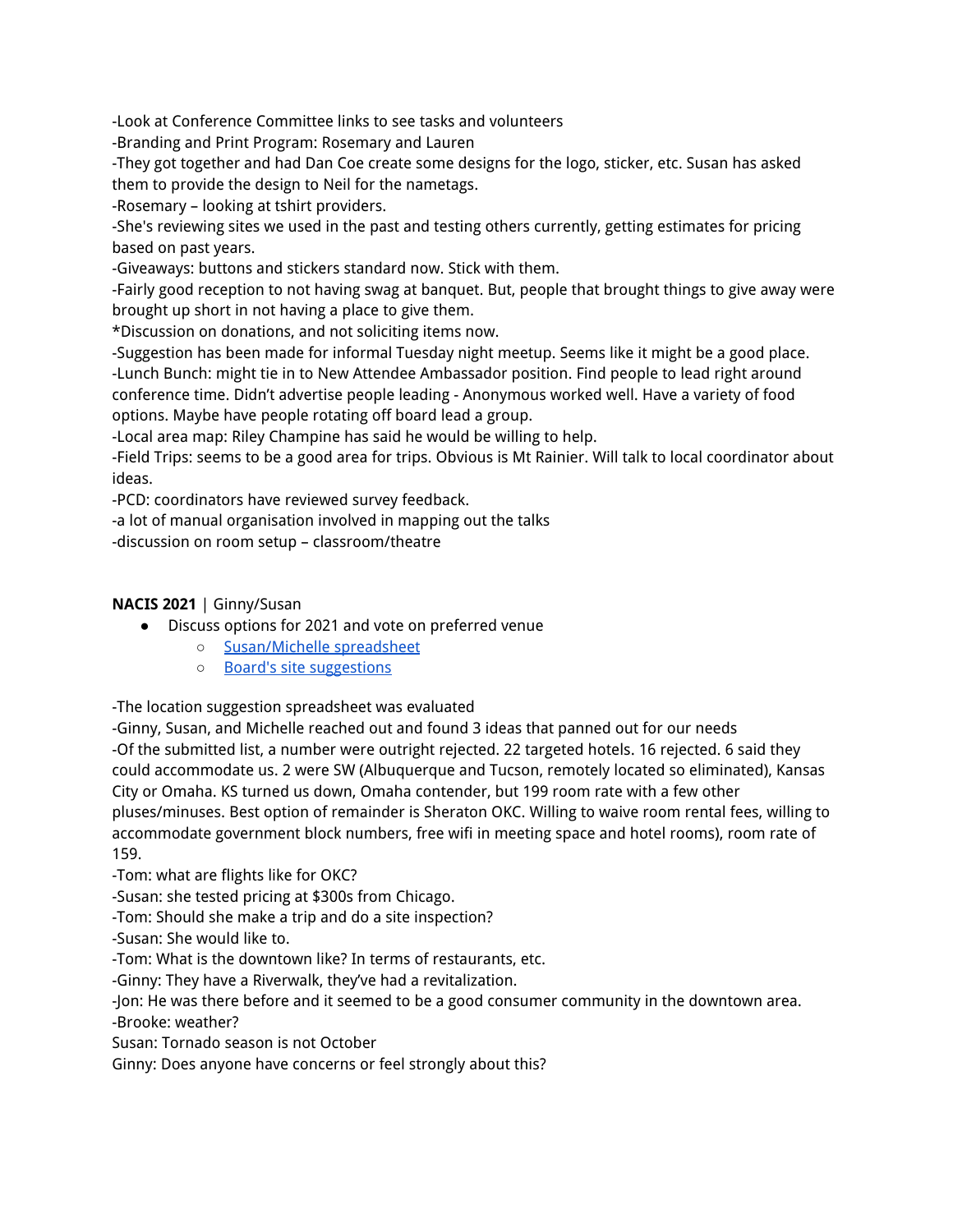-Ginny makes proposal to pursue OCK Sheraton Downtown hotel for the 2021 meeting, and that Susan make a site visit soon to determine. Brooke seconds. Discussion: no All in favour – Aye. All voted Aye. Motion is passed.

-Susan – has idea for 2022 in Pittsburgh again.

-Rosemary: discussion on how to make our room blocks, but combat full rooms and space opening at last minute.

– Susan does a lot of juggling.

-Leo: will update website with conference items for Tuesday, including link to hotel.

2:50 pm Break

## **CaGIS/NACIS Collaboration** | Fritz, Tom

-Fritz was on CaGIS board for a few years, and has been in conversations with their executive about some sort of collaboration. He provided some background on the organization for those not familiar. Some discussion on possibly bringing the two organizations together has ensued.

-Tom: the Judging for this year's CaGIS map competition is next week in DC at the Smithsonian. One idea is to display the Best of Category winner's in Tacoma at our Map Gallery.

-Ginny: How would we get these?

-Tom: Possibly delay sending them to the Library of Congress so we would have them.

-Ginny: would it still be named CaGiS map competition

-Tom: Yes, it's just a display of their maps at our conference. As far as merging, no. It's their own entity. -Martha: Thinks it's a good idea - it could be this years special display in our gallery.

-Fritz: they also have 2 graduate scholarships. It's good for student outreach. Would it be an idea to have a NACIS undergrad scholarship?

-Susan: how much are they?

-Fritz: \$500 and \$800 he thinks.

-Ginny: clarify who is offering this?

-Fritz: he is proposing an idea for NACIS to offer an undergraduate scholarship – separate from CaGIS graduate student scholarships.

-Martha: what type of application does CaGIS have?

-Fritz: 3-prong approach. 1 statement of career goals, research, etc. 2. Transcripts. 3. Letter of referral from current CaGIS member.

-Ginny: Amy, as an educator, do you have any thoughts?

-Amy: students are always wondering the value of engaging in the organization, so things we could do to improve that would be beneficial.

-Fritz: with CaGIS, the intent is the student attends the AAG. So our caveat would be that they attend the conference? Could also apply for the travel grant, or we could pay their way? Would it break the bank? Or pay off to get students involved?

-Meghan: She's part of the cartography group of the AAG, and undergrads are underrepresented. She thinks it would be a bonus.

-Martha: would 2-year certificate and diploma students be able to apply, or just a 4-year undergrad -Fritz: open to everyone.

-Rosemary: timing?

-Amy: doesn't matter really

-Ginny: Fritz, can you draft up some language? When would you want to implement? This year, or is it too soon to implement?

-Amy: If we make an effort to get them to the meeting, we need to make an effort to engage them in the meeting. They need a mentor to get involved, so they get the best experience possible.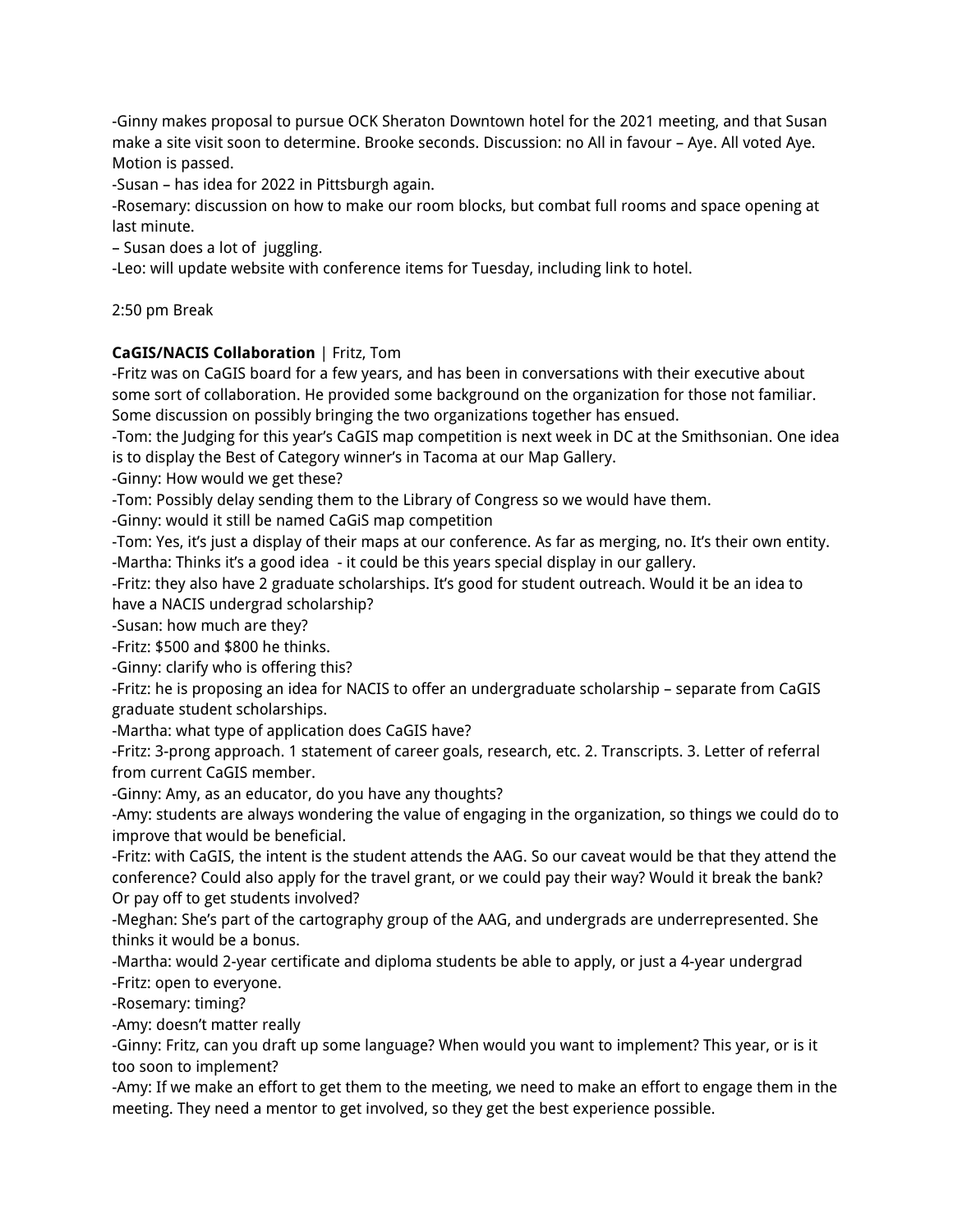-We all think this is a good idea for Fritz to proceed with.

#### 3:50 pm

**Proposed bylaw and constitution amendments Vice [President-Elect](https://docs.google.com/document/d/1fNjifs37gM8RwHKVHLgLnudnYQzr1QyvJU1jjxYZRE0/edit?usp=sharing) Inclusion** | Ginny (se[e](https://docs.google.com/document/d/1qOQPBUi33m6S-ICaPSvwQYZtgib_JkYP516n6EVlewI/edit?usp=sharing) Meeting [Minutes](https://docs.google.com/document/d/1qOQPBUi33m6S-ICaPSvwQYZtgib_JkYP516n6EVlewI/edit?usp=sharing) from Aug 2015 where these changes were mentioned)

-Ginny explained the issue - that back when we created the position of Vice President Elect we neglected to formally update the constitution, and when we did do it, it never got updated on the website. The problem being that we need the membership to vote on this change.

-Ginny makes a motion to update the constitution to the proposed wording that now includes the position of Vice President Elect. Leo seconded. No discussion. All in favour. Motion passed. -MOTION STRUCK AS WE FORGOT TO INCLUDE AN ISSUE.

-Ginny amended the motion to include wording that any updates are contingent on finding documentation from 2011. Fritz seconded the revised motion. No further discussion. All voted Aye in favour. The motion was passed.

## **Review 2019 Budget (finalize)** | Mary Beth

Conferencing software:

-Martha explained hassles with current system, and proposed a solution of purchasing a Zoom subscription. Everyone agreed this would benefit the meetings.

-Martha will get this set up, in conjunction with Susan for payment.

New projectors:

-Mamata brought forth the quality and condition of our current projectors.

-Tom and Ginny talked yesterday, and wondered if it was needed this year.

-We currently have 4 projectors.

-Ginny: could we put a placeholder item in the budget?

-MBC: Projectors are part of the conference budget. Not itemized on the main line item expenses.

-Susan: We might want to rethink that, as it's a corporate expense spread over multiple years

-MBC: moved these to the corporate expenses.

MBC: so we would buy 3? How much are they approximately?

Ginny: Let's use \$5,000 as a placeholder.

MBC: suggests buying a backup bulb

Ginny: who wants to research these? Tom volunteered.

Ginny moved to approve the 2019 budget with changes as implemented throughout the day. Rosemary seconded the motion. No discussion ensued. All voted aye and the budget was passed.

### **Other Business**

Organizational Documents:

-Rosemary: A lot of documents on Teamwork link to the NACIS Google Drive. How does someone create something? Can we access the NACIS Google Drive?

-Can we make locations of documents more apparent?

-Martha will work with Nick on ideas for clarifying Teamwork, and the location of organizational documents.

-There was an informal discussion on possible changes to make to the Teamwork structure